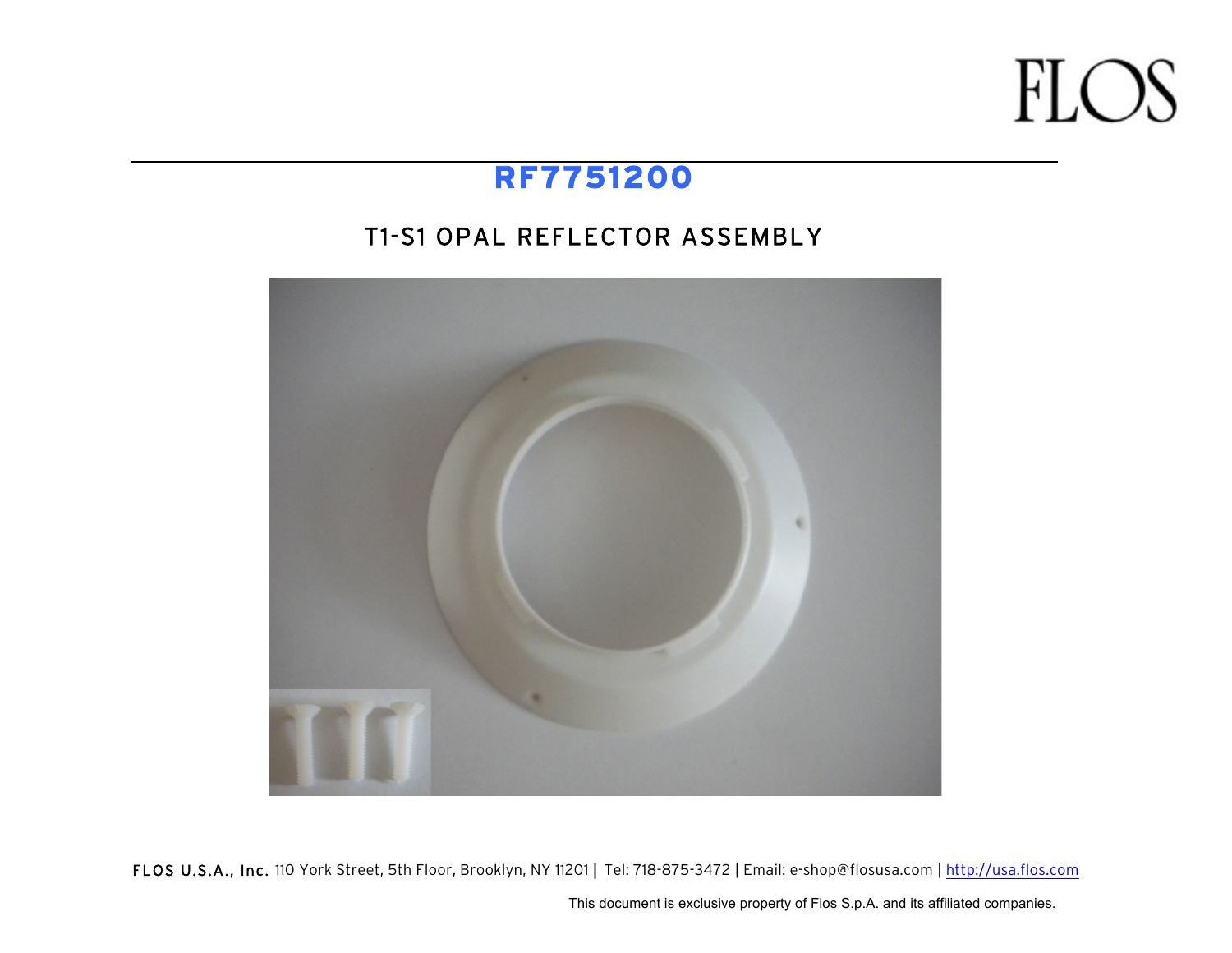## **FLOS**

WARNING! When installing and whenever acting on the appliance, ensure that the power supply has been switched off. For the installation of the spare-part, it is necessary to consult a qualified electrician.



Assemble the reflector ring (A) onto the external diffuser (C) with the three screws (D) provided (utilize a flat screwdriver).

FLOS U.S.A., Inc. 110 York Street, 5th Floor, Brooklyn, NY 11201 | Tel: 718-875-3472 | Email: e-shop@flosusa.com | http://usa.flos.com